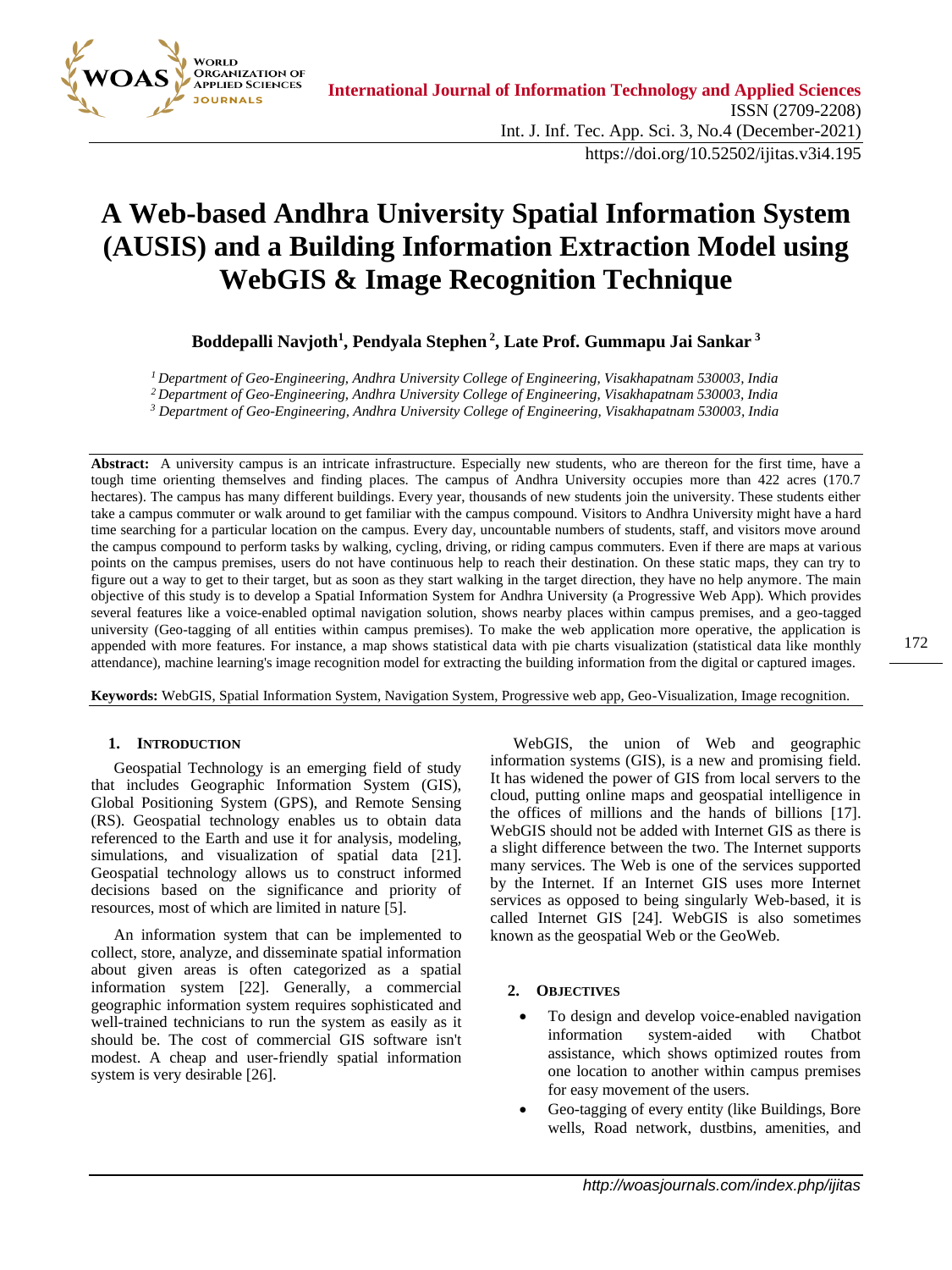etc.) using GIS technology within campus premises to display it on a map with brief details.

- To create a web map which shows statistical data like monthly attendance of every department on Pie chart, which displays on a marker of each department.
- Building information Extraction model using Machine learning's image recognition technique shows the details of a particular building or department (details like Head of the department, Department name, Spatial coordinates, website link for more information about the department). It can be done by taking or uploading a particular building image through any mobile device.

# **3. STUDY AREA**

The university is a campus included with 121 buildings for academic, administrative, and support services, with an area of about 422 acres (170.7 hectares). The university campus is scenic, with the Kailasagiri hill range on one side of it and the Bay of Bengal on the other side.

The university contains two segments, the south and north campus. The south campus included the Arts, Humanities, and Sciences departments along with the administrative and examination blocks. The north campus of Andhra University (established in 1962) comprises the Engineering College.

A GIS-based web Spatial Information System is developed in this study area.



Figure 1. Study Area Map

## **4. LITERATURE REVIEW**

# *A. Related Literature*

The evolution of WebGIS has been steady, progressing with the Internet's growth and the advancement of hardware and software. The Web allows the end-user to interact with the data and make better conclusions from it. The fundamental architecture of a webGIS application is a client-server architecture. This is because the standard of geodata is very specific in the

sense that it requires a map server on top of the web server and a database [2].

In contrast, most other websites do not require these extra technologies to function properly.

Before developing a web application, the first and foremost thing is to convene all necessary web development components and tools. For instance, a suitable framework for displaying maps, JavaScript libraries for responsive user interface, and other thirdparty APIs which makes the application more functional and dynamic.

#### *B. Getting started with Mapbox GL JS:*

Mapbox GL JS is a JavaScript library used for displaying interactive, customizable vector maps on the Web. Mapbox GL JS is a portion of the cross-platform Mapbox GL ecosystem, which includes compatible native SDKs for Android, iOS, Qt, macOS, and React Native. Mapbox GL JS provides building blocks to add location features like maps, search, and navigation into any experience you create.

We have to import the below CDN scripts to use it.

*<script src=https://api.mapbox.com/mapbox-gl-js/v 1.7.0/mapbox-gl.js></script>*

#### *<link href="https://api.mapbox.com/mapbox-gljs/v1.7.0/mapbox-gl.css" rel="stylesheet" />*

#### *C. Geographic Information System:*

A Geographic Information System (GIS) is a software system for gathering, storing, checking, and displaying data related to positions on the Earth's surface [15]. By relating seemingly unassociated data, GIS can better understand spatial relationship data and its patterns.

GIS can use any information that comprises locations. The location can be expressed in many discrete ways, such as longitude and latitude, address, or ZIP code [5].

With GIS technology, humans can compare different entitie's locations to discover how they correlate with each other.

# *D. QGIS:*

QGIS is a free and open-source cross-platform desktop GIS software enabling the user to visualize, manages, edit, analyze geospatial data, and compose printable maps [23]. QGIS supports both vector and raster layers. Vector data is stored as point, line, or polygon features. And raster data consists of a matrix of pixels organized into rows and columns (or a grid). QGIS supports shapefiles, coverages, personal geodatabases, Dxf, MapInfo, PostGIS, and other formats. Web services, including Web Map Service and Web Feature Service, are also supported to allow the use of data from external sources [23].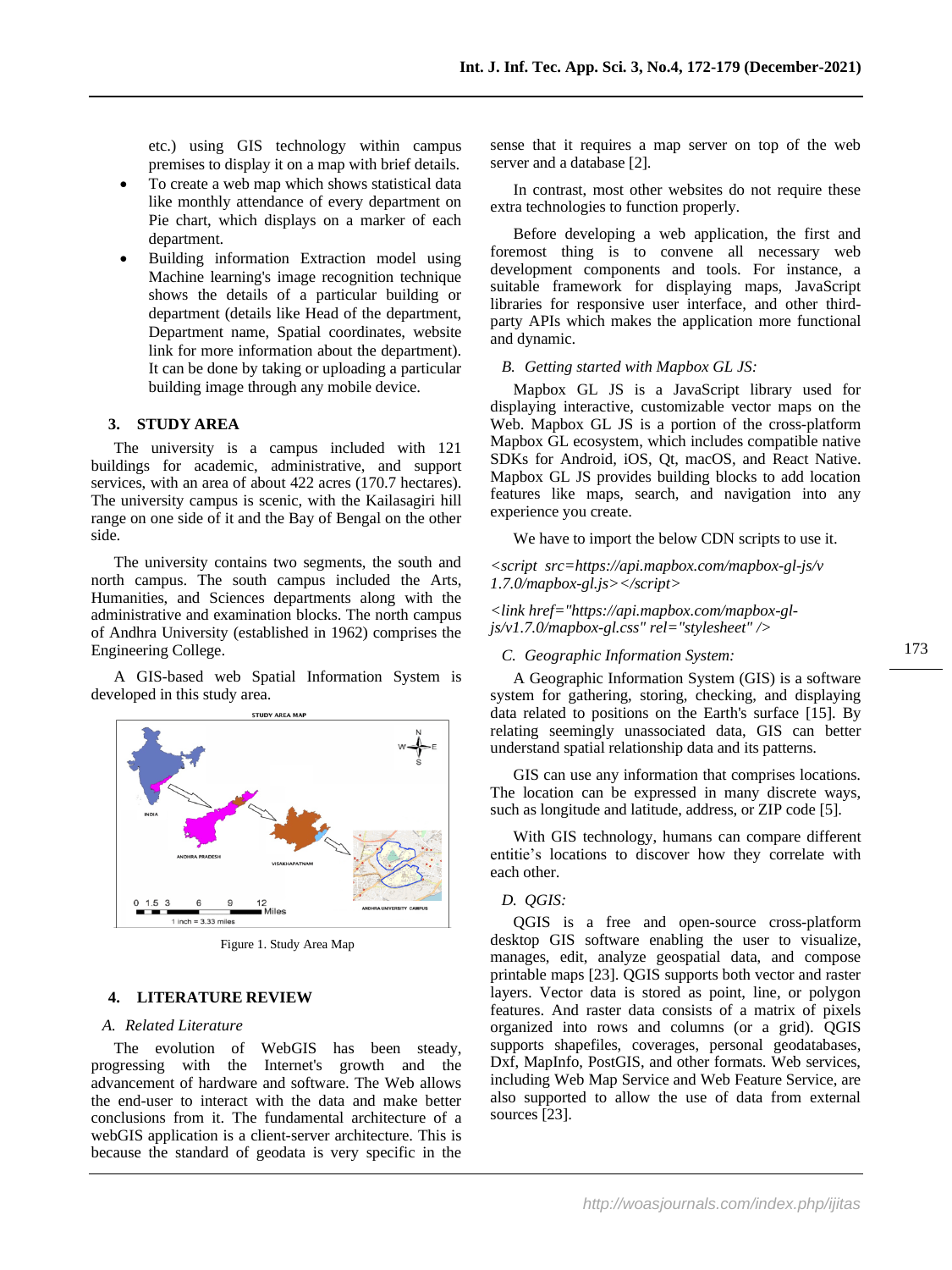# *E. Progressive Web App:*

Progressive Web Apps are web applications that use emerging web browser APIs and features that provide an installable app-like user experience to cross-platform web applications [7]. Progressive web apps are fast and reliable.

# *F. Turf.js- Advanced Geospatial Analysis :*

The spatial analysis includes a variety of techniques and procedures used to understand the patterns and relationships of geographic features. Turf is an advanced geospatial JavaScript open-source library that allows you to do spatial operations in the browser [13]. Turf helps you analyze, aggregate, and transform data to visualize it in new ways and answer advanced questions.

The below script tag should be included for the use of advanced geospatial analysis tools.

#### *<script*

*src='https://npmcdn.com/@turf/turf@5.1.6/turf.min.js'> </script>*

# *G. Charts.js :*

Chart.js is a free, open-source JavaScript library for data visualization, which supports eight chart types: bar, line, area, pie (doughnut), bubble, radar, polar, and scatter [13]. Chart.js renders in HTML5 canvas and is widely covered as one of the best data visualization libraries.

#### *<script*

*src="https://cdnjs.cloudflare.com/ajax/libs/Chart.js/1.0.1/ Chart.min.js"> </script>*

# *H. Firebase Realtime Database:*

Firebase provides a real-time database and backend as a service. The service provides an API that allows application data to be synchronized across clients and stored on Firebase's cloud. The company provides client libraries that enable integration with Android, iOS, Java, JavaScript, Swift, Objective-C, and Node.js applications. Developers using the real-time database can secure their data by using the company's server-side-enforced security rules.

# *<script*

*src="https://www.gstatic.com/firebasejs/7.8.2/firebasedatabase.js"> </script>*

# *I. Tensorflow.js:*

TensorFlow.js is an open-source JavaScript library that can add machine learning capabilities to any web application. With TensorFlow.js, we can develop machine learning scenarios from scratch [25]. It is used to define, train, and run machine-learning models entirely in the browser, using JavaScript and high-level API.

#### *<script*

*src="https://cdn.jsdelivr.net/npm/@tensorflow/tfjs@1.3.2/ dist/tf.min.js"></script>*

# *J. Microsoft Custom Vision:*

Azure Custom Vision is a cognitive service that lets you build, deploy, and improve your image classifiers. An image classifier is an AI assistance that applies labels (which represent classes) to images according to their visual characteristics [11]. Unlike the Computer Vision service, Custom Vision permits us to specify the labels to apply.

# **5. DATA AND METHODOLOGY**

# *A. Types of Data used:*

1. KML:

Keyhole Markup Language (KML) is an XML notation for expressing geographic annotation and visualization within two-dimensional maps and three-dimensional Earth browsers. KML is an official Open Geospatial Consortium (OGC) standard. It is a common format for sharing geographic data with non-GIS users as it can be easily delivered on the Internet.KML files are either with .kml or .kmz file extension.

# 2. Shapefile:

The Shapefile (known here as the ESRI Shapefile format) stores non-topological geometry and attribute information for the spatial features in a data set. A shapefile consists nominal of the main file, an index file, and a dBASE table. The shapefile format spatially describes geometries as either 'points,' 'polylines,' or 'polygons.'

# 3. GeoJSON:

GeoJSON is an open standard format designed for representing simple geographical features, along with their non-spatial attributes. It is based on JavaScript Object Notation (JSON). The features include points, line strings, polygons, and multipart collections of these types.

# *B. Methodology:*

Methods followed in the study comprise problem identification, Literature Review, Data collection, and data representation on web maps.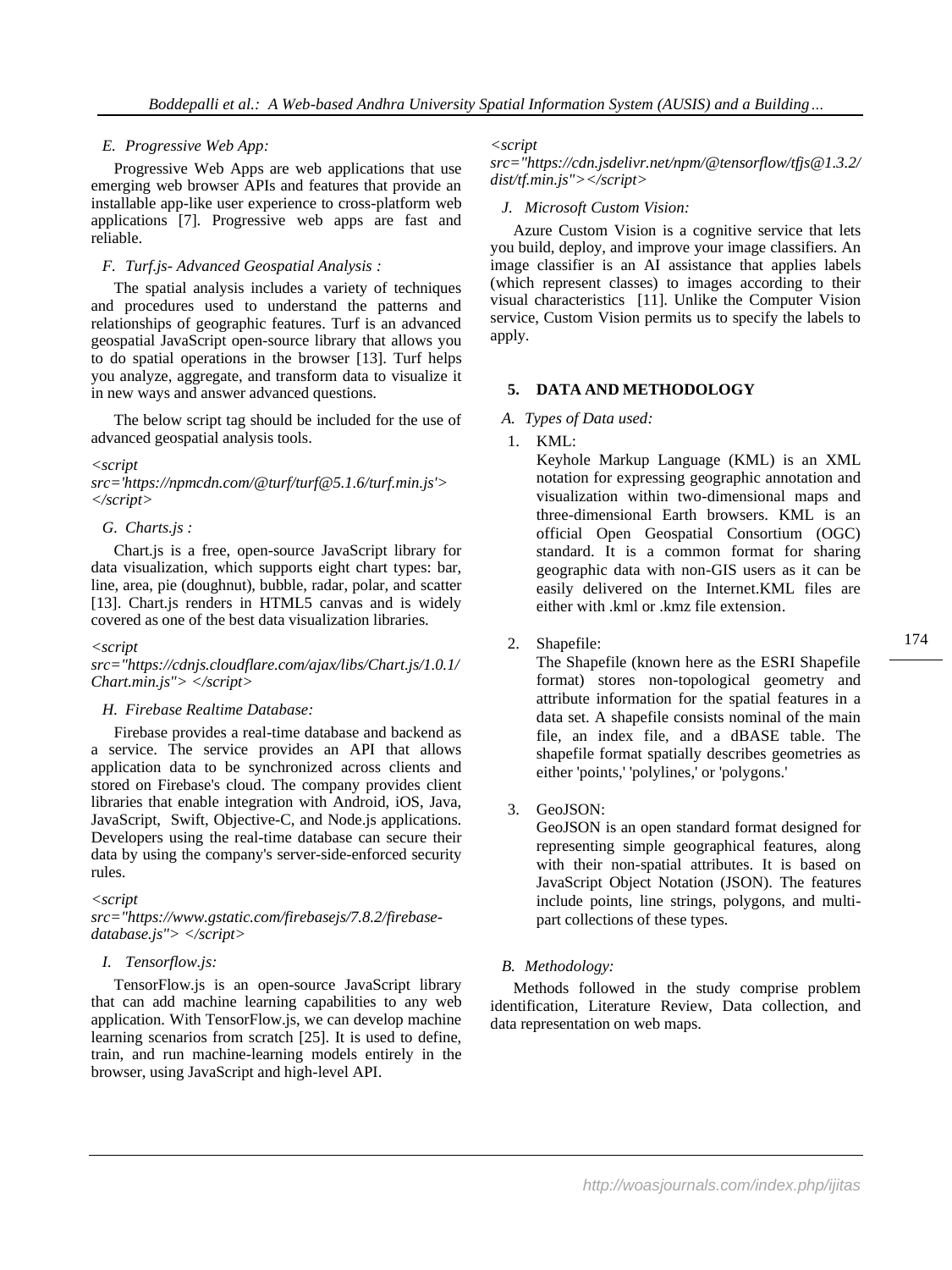



The first thing we have to look into prior developing any WebGIS application is how we represent the geospatial data on map. It can be done in several ways using different libraries and frameworks. In this application we are using a geoJSON data format to visualize a spatial data on web map.



The application is split up into several fragments.

Figure 3. Flowchart of the web application

The below image shows what type of technologies and tools are being used to develop this web application.



Figure 4: Technologies and Frameworks used in Web Application

*1. Navigation Information System:*

The technologies and frameworks used in Navigation Information System are:

- Mapbox GL JS
- Open Route Service
- Responsive Voice API
- Web Speech API
- Turf.js

Mapbox GL JS for rendering of base maps on web pages. The below code snippet should be included with the access token.

*<script> mapboxgl.accessToken =* 

*'YOUR ACCESS TOKEN';*

*var map = new mapboxgl.Map({ container: 'map',*

*style:'mapbox://styles/navjothbn/ck8hg1f4f02kz1ioh 92ffvpeq',*

*center: [83.319903, 17.728981],*

*zoom: 15,*

*scrollZoom: true,*

*}) </script>*

For showing the shortest route from one point of interest to another point of interest, we have used an API called Openrouteservice. Using this API, we can send an HttpRequest, and in response to the sent request, we will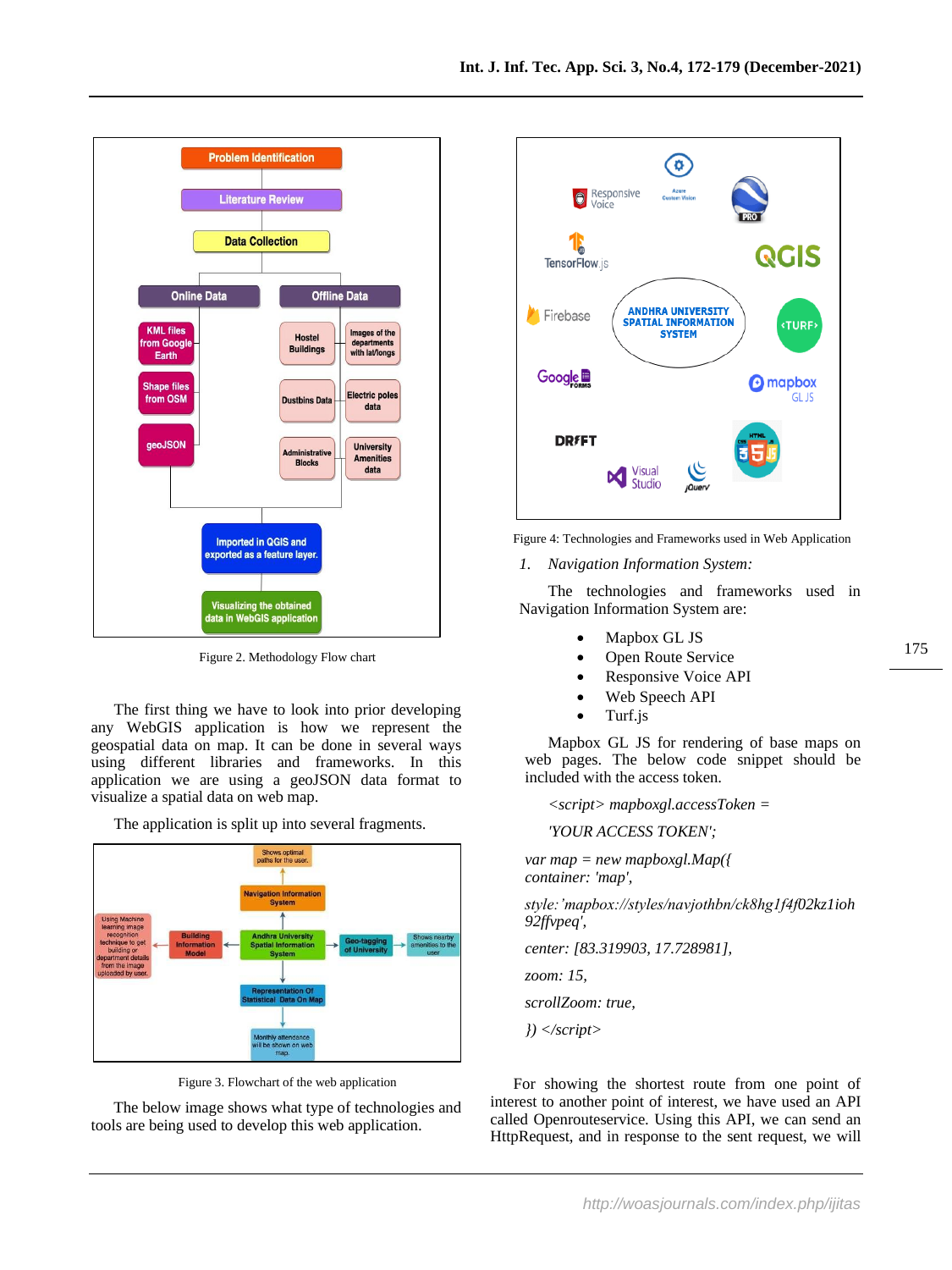get GeoJSON data, which represents the shortest path between the two given coordinates.

To enable voice assistance in the Navigation system, we've used Responsive Voice API for Text to speech conversion. The below script tag should be included to use this functionality.

#### *<script*

*src="https://code.responsivevoice.org/responsivevoice.js? key=vQA98UAN"></script>*

Turf.js is used to calculate the shortest distance between two coordinates. turf.length() method with two parameters is used for the calculation of distance.

#### *<script*

*src='https://npmcdn.com/@turf/turf@5.1.6/turf.min.js'>< /script>*

*example:*

*var length = turf.length(Geo\_to\_principal\_block, {units: 'kilometers'}*

For users, convenience, the current location feature is also added so that they can move from their current location to another place. The below code will provide the user current location details.

#### *map.addControl( new mapboxgl.GeolocateControl({*

*positionOptions: {*

*enableHighAccuracy: true*

*}, trackUserLocation: true }*

*2. Geo tagging of University Objects:*

In this, the University Buildings, Hostels, Canteens, Borewell locations, Electric poles locations, etc., are geotagged by taking photographs of each with spatial data. For the collection of spatial data from each location, we have used a mobile application, namely Open Camera, to get more accurate latitude/longitude values.

# *3. Building Information Extraction Model:*

Machine learning gives us advanced features like image recognition techniques. In this, we have implemented it using TensorFlow.js and Microsoft Azure's Custom Vision tool. In Custom Vision, we have to upload a number of images of each building/department, so the machine gets trained well using that raw image data. After its perfect training from the uploaded data, a JSON file will be generated that we have to include it in our code.

After completion of the whole process, the outcome of this feature is to recognize the building and display the information about the building (information like Department name, Head of The Department, Courses Available, etc.) if the user takes a photo of the building and upload it.

*<script>* 

*src="https://cdn.jsdelivr.net/npm/@tensorflow/tfjs@1.3.2/ dist/tf.min.js"></script>*

The above code snippet is for including the tensorflow.js functions in our web application.

*4. Representation of Statistical Data on Map:*

In this, the University Buildings, Hostels, Canteens, Borewell locations, Electric poles locations, etc., are geotagged by taking photographs of each with spatial data. For the collection of spatial data from each location, we have used a mobile application, namely Open Camera, to get more accurate latitude/longitude values.

Usually, Pie charts, Bar graphs, etc., are used to represent statistical data for better visualization. Using **Charts.js** and **Mapbox GL JS**, we could display monthly attendance data of every department on a map with pie chart visualization. The below script tag is to import charts.js features.

#### *<script*

*src="https://cdnjs.cloudflare.com/ajax/libs/Chart.js/1.0.1/ Chart.min.js"> </script>*

The administration staff of the university will upload the attendance data on monthly basis. The uploaded data will get stored in a firebase real-time database, and that data is retrieved from the database and will be shown on the map.

*4. Converting to a Progressive web app:*

Before converting any web application or website to a progressive web app, it's necessary to take care of the responsive user interface design to make it compatible with any type of device view (like mobile view, tablet view, desktop view).

To make a responsive design, we have to use the Media Queries. A sample of media query codes is given below.

*@media (min-width: 576px){ .container{ max-width: 540px; }} @media (min-width: 992px){ .container{ max-width: 720px;*

*}}*

To make a progressive web app, below are the steps that we have to follow:

• Create an app manifest file.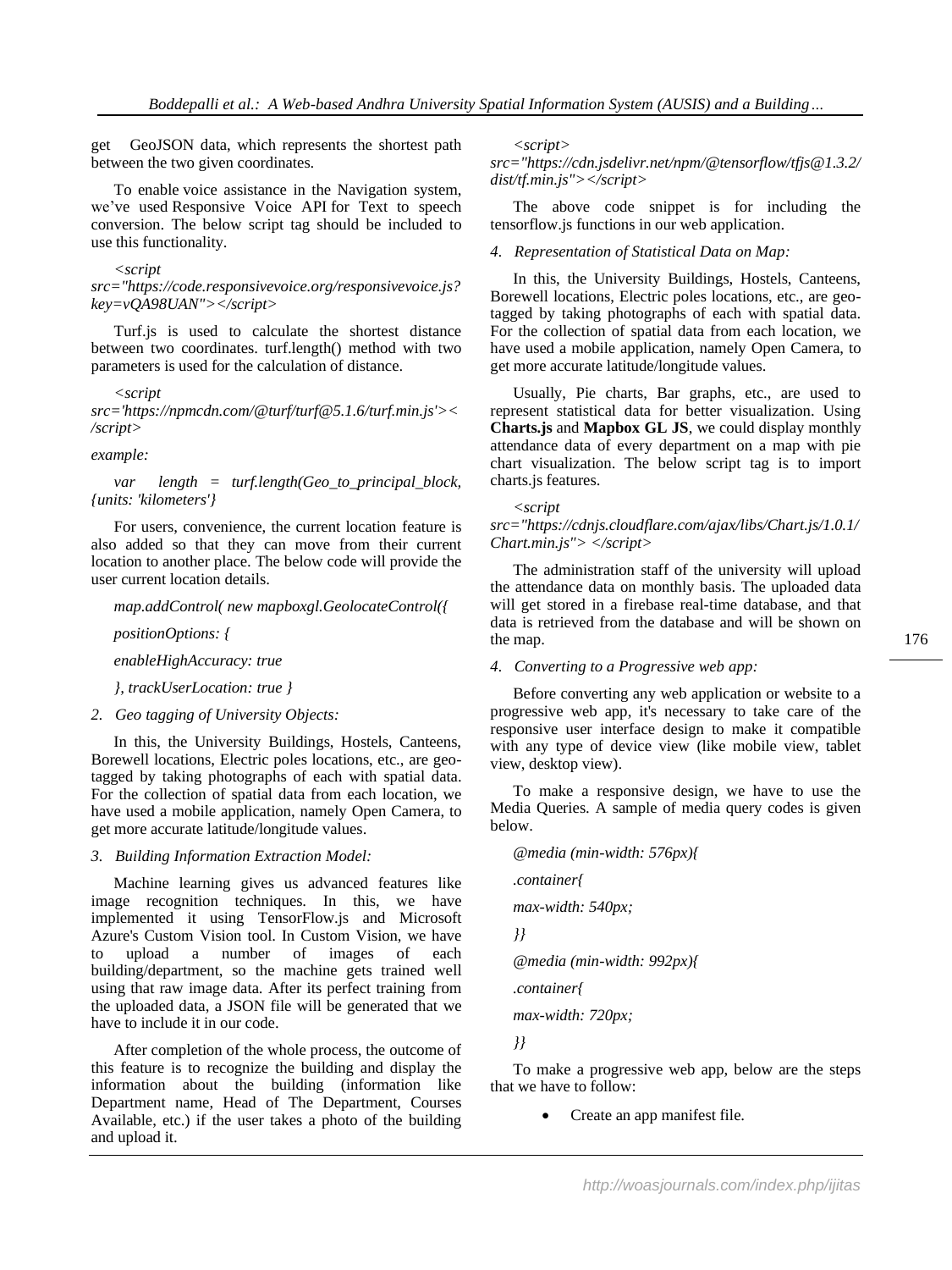*{ "name": "Andhra University Spatial Information System,"* 

```
 "short_name": "AUSIS",
  "start_url": "/index.html",
  "display": "standalone",
  "theme_color": "#007bff",
  "background_color": "#FFFFFF",
  "description": "A Spatial Information App.",
  "icons": [
   {
    "src": "logo_512.png",
     "sizes": "512x512",
     "type": "image/png" 
   },
{
     "src": "logo_192.png",
     "sizes": "192x192",
     "type": "image/png"
   }]}
```
• Add it to your base HTML main page (index.html) using the link tag.

*<link rel="manifest" href="manifest.webmanifest" />*

- Deploy your progressive web app
- Use your progressive web app.

# **6. RESULTS AND DISCUSSIONS:**

A web-based GIS application is developed with the help of WebGIS and Machine learning image recognition technique. Functionalities and features included in this application are:

- A Navigation System for optimistic routing solution.
- Geo-visualization of spatial data.
- Geo-tagging of entities within the premises of the university.
- Representation of statistical data on dynamic maps.
- An image recognition technique for getting building/department information.
- Chat bot assistance for user queries is enabled.
- A Progressive web app, which provides a native app-like experience

It is necessary to choose add to home screen option for the website to implement a native mobile app-like experience.

# *A. Navigation Information System:*

The search option of a navigation system enabled with both voice recognition feature and manual text selection from the drop-down menu. The application prompts for permission regarding Location Access and

Micro Phone Access. We have to give permission to enable the feature.



Figure 5:Desktop View of Navigation Information System

## *B. Geo-tagging of University Entities:*

All nearby places will be shown on a dynamic map with their details on each location's marker. Location access is necessary to show the user's current location.



Figure 6: Mobile View of Nearby Places



Figure 7: Desktop View of Nearby Places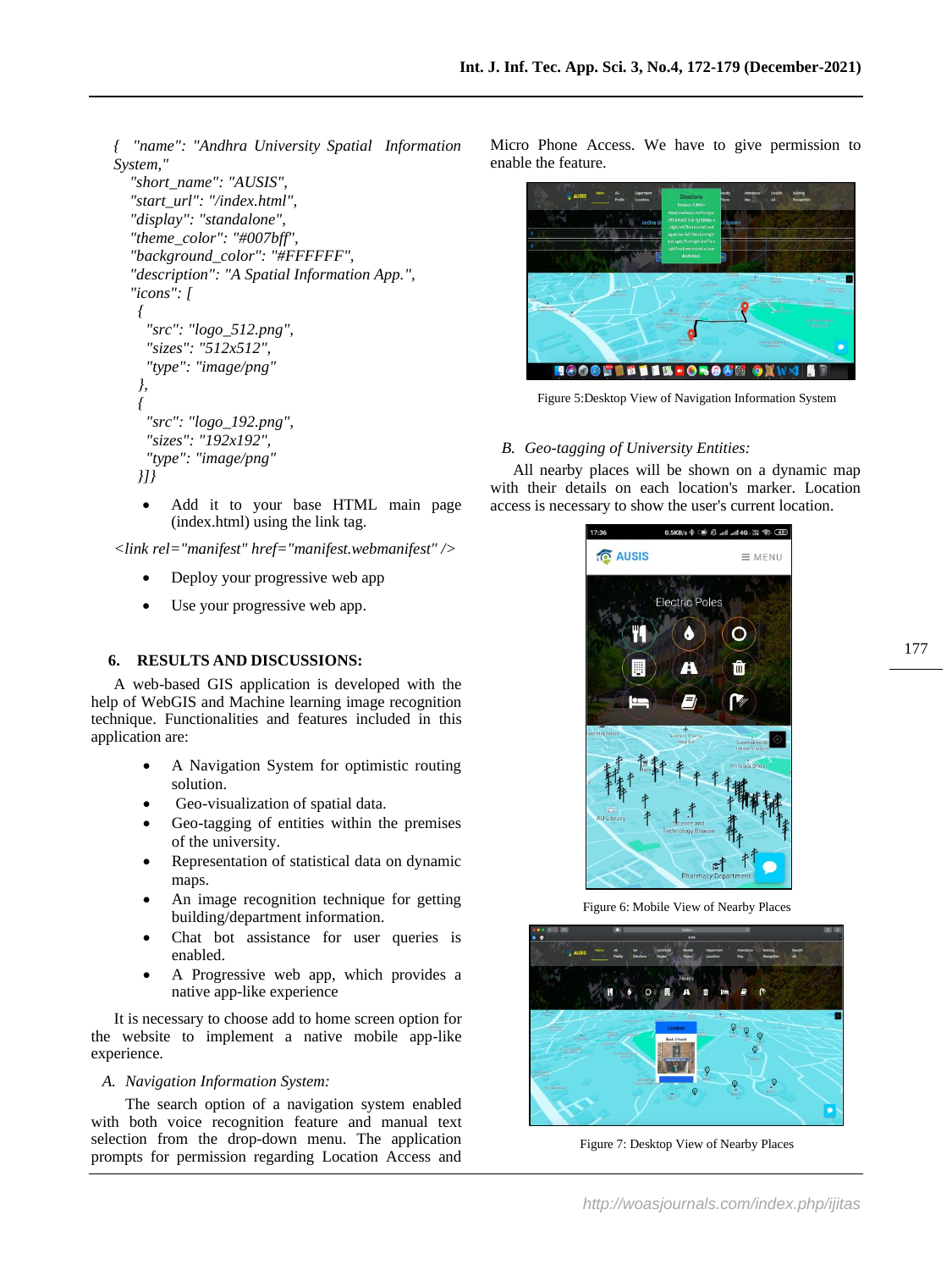## *C. Visualization of statistical data on a map:*

Each department's monthly attendance percentage is shown on their respective markers with the help of pie chart visualization. The data is added on a monthly basis by the University Administration team.



Figure 8: Mobile view of Attendance Map

#### *D. Building Information Extraction Model:*

After taking the photo of the building and uploading it through any devices , the user can able to get details of the building. The prediction probability value (ranges from 0 to 1) is also shown in the results to known the accuracy level of the obtained result.



Figure 9: Building Information Extraction Model

# **7. CONCLUSION AND FUTURE WORK:**

# *A. Conclusion:*

The main purpose of the study is to create a web application that helps the individuals on the campus of Andhra University to orient themselves and to get familiar with all the places within campus premises.

The ultimate intention of this GIS-based progressive web application (PWA) is to make a geo-smart university that provides facilities like optimized routes, a voiceenabled navigation system, chatbot for assistance, building information extraction, and moreover a spatial information of the university to the user in and around the Andhra University campus.

#### *B. Future work:*

For more consistency and better functioning of the web application, more data sources should be added in the future, which is beneficial for users to get acquainted with different places on campus premises in less time and move effectively.

## **ACKNOWLEDGMENT**

I would like to express my utmost sincere gratitude to late Prof. G. Jai Sankar, Head of the Department, Department of Geo-Engineering, for his guidance and motivation during the entire research work. His deep interest and dedication towards the improvement of our research work will always be remembered. My sincere thanks to Prof. P. Nageswara Rao, Department of Geo Engineering, for his suggestions in the completion of this work. I would like to extend my sincere thanks to Pendyala Stephen, Research Scholar, Department Of Geo Engineering for supporting me during the entire research work.

#### **REFERENCES**

- [1] Adorf, J. (2013). Web Speech API. KTH Royal Institute of Technology.
- [2] Alesheikh, A. A., Helali, H., & Behroz, H. A. (2002, July). Web GIS: technologies and its applications. In Symposium on geospatial theory, processing and applications (Vol. 15).
- Ali, M. E. Geographic Information System (GIS): Definition, Development, Applications & Components.
- [4] Anpat, V ., Shewale, A., & Bhangale, Y . (2016). Campus Navigation on Android Platform. Int. J. Sci. Technol. Eng, 2(10), 452- 458.
- [5] Antenucci, J. C., Brown, K., Croswell, P. L., Kevany, Awange, J., & Kiema, J. (2019). Fundamentals of GIS. In Environmental Geoinformatics (pp. 203-212). Springer, Cham.
- Bangare, P. S., & Bangare, S. L. (2014). The Campus Navigator: An Android Mobile Application. International Journal of Advanced Research in Computer and Communication Engineering, 3(3).
- [7] Biørn-Hansen, A., Majchrzak, T. A., & Grønli, T. M. (2017, April). Progressive web apps for the unified development of mobile applications. In International Conference on Web Information Systems and Technologies (pp. 64- 86). Springer, Cham.
- [8] Chand, J. (2014). Free and Open Source Software's for Geographic Information System (GIS). European Academic Research, 1(12), 5277-5291.
- [9] Chang, K. T. (2006). Introduction to geographic information systems (pp. 117-122). Boston: McGraw-Hill Higher Education.
- [10] Da Rocha, H. (2019). Learn Chart.js: Create interactive visualizations for the Web with chart.js 2. Packt Publishing Ltd.